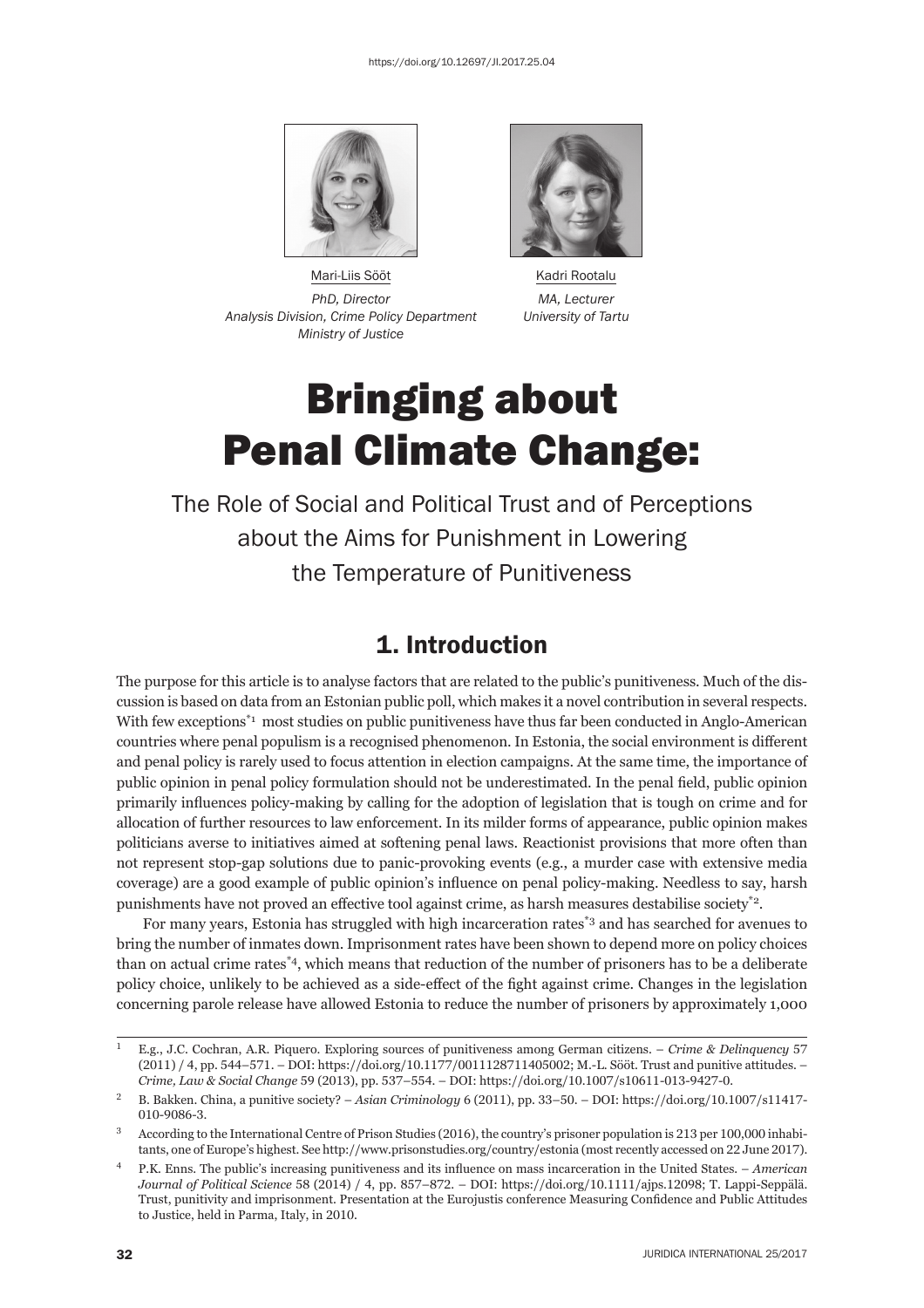over five years but now appear to have exhausted their potential. Other examples of steps that governments have taken to bring down the number of inmates include reducing the capacity of prisons and managing prison queues. Recourse to such mechanical and short-term measures actually signals a need for more permanent changes in penal policy (dealing with high re-offending rates) as well as for a shift in people's attitudes. One way of achieving this is to find viable alternatives to imprisonment. However, most societies have yet to discover how to punish their offenders such that the punishment would satisfy the demands of various social groups and simultaneously reform the offender's ways. Existing sentencing options such as compulsory participation in social and treatment programmes, community work, fines, and reconciliation orders all represent alternatives to imprisonment yet fail to meet these two criteria fully. Moreover, scepticism and too little information about alternative sentences have made it difficult to rally public support for alternative ways of treating offenders<sup>\*5</sup>. Lowering the number of inmates remains an unpopular policy that governments cannot easily explain to the electorate.

The other option for achieving a reduction of imprisonment rates is to change the attitudes held by the public. Some researchers believe that offender-adverse public opinion is actually capable of leading to the imposition of tough sanctions<sup>\*6</sup>, while others hold punitive publics to be a reflection of public penal policy<sup>\*7</sup>. Regardless of the mechanism actually at work, the European Social Survey (2010)\*8 points to the Estonian population as being relatively punitively oriented. When people were asked which sentence they would impose on a 25-year-old house burglar, 64% of Estonians were in favour of imprisonment, making Estonia ninth from the top on the list of the countries favouring imprisonment (the average preference rate was 60%). The lowest preference for imprisonment was expressed in Finland (42%) and the highest in Ireland (73%). Irrespective of the criticism levelled against more public involvement in sentencing, recent years have witnessed appeals to increase it from the academic domain and seen a spate of corresponding policy initiatives – e.g., the introduction of lay assessors in courts\*9. The growing involvement of the public in punishment decisions makes studying penal attitudes and the factors that influence them a more valuable task that holds potential for considerable practical application. Besides other results, such studies are likely to highlight the legitimacy level of the sentencing practices really employed –discrepancies between the sentences actually imposed and people's understanding of proper punishment would suggest that practitioners of jurisprudence and policy-makers need to improve the communication and explanation of their decisions. Estonia has witnessed a number of 'pushmi-pullyu' approaches from politicians whose penal policy is at best described as inconsistent and who appear to lack information about what their constituents actually desire. The declared goal for their penal policy may be to reduce the number of prisoners, yet the decisions they make pave the way to construction of new mass-incarceration institutions and they preach condemnation and shaming as the purpose of sentencing.

This article analyses how public penal attitudes, and indirectly penal policy, can be shaped by social and political trust and the public's perceptions about the aims of punishment. A trust in the society and its institutions could reflect belief in the competency expressed in the institutions' choices, while trust in strangers could serve as an indicator of belief in the rights of people to be equal members of society\*10 and in people being capable of change<sup>\*11</sup>. This could, furthermore, influence the way people perceive offenders (either as outcasts or as fellow members of society) and the choice as to their treatment (to impose either isolation or, on the contrary, more rehabilitative treatment)<sup>\*12</sup>. There are several studies that have examined the

<sup>ɶ</sup> J.V. Roberts, M. Hough. Public attitudes to punishment: The context. – J.V. Roberts, M. Hough (eds). *Changing Attitudes to Punishment: Public Opinion, Crime and Justice.* London, New York: Routledge 2011, pp. 1–14.

P.K. Enns (see Note 4).

<sup>ɸ</sup> F.E. Zimring, D.T. Johnson. Public opinion and the governance of punishment in democratic political systems. – *The Annals of the American Academy of Political and Social Science* 605 (2006), pp. 266–280. – DOI: https://doi. org/10.1177/0002716205285949.

European Social Survey (2010), Round 5. Available via http://www.europeansocialsurvey.org/data/round-index.html (most recently accessed on  $7$  June 2017).

<sup>ɺ</sup> J.V. Roberts, J.W. Keijser. Democratising punishment: Sentencing, community views and values. – *Punishment & Society* 16 (2014), pp. 474-498. – DOI: ttps://doi.org/10.1177/1462474514539539.

<sup>&</sup>lt;sup>10</sup> J. Soss et al. Why do white Americans support the death penalty? – *The Journal of Politics* 65 (2003) / 2, pp. 397–421. – DOI: https://doi.org/10.1111/1468-2508.t01-2-00006.

ɲɲ S. Maruna, A. King. Once a criminal, always a criminal?: 'Redeemability' and the psychology of punitive public attitudes. – *European Journal of Criminal Policy Research* 15 (2009), pp. 7-24. – DOI: https://doi.org/10.1007/s10610-008-9088-1.

ɲɳ V. Barker. The politics of pain: A political institutionalist analysis of crime victims' moral protests. – *Law & Society Review* 41 (2007) / 3, pp. 619-664. – DOI: https://doi.org/10.1111/j.1540-5893.2007.00316.x; M.T. Costelloe et al. The social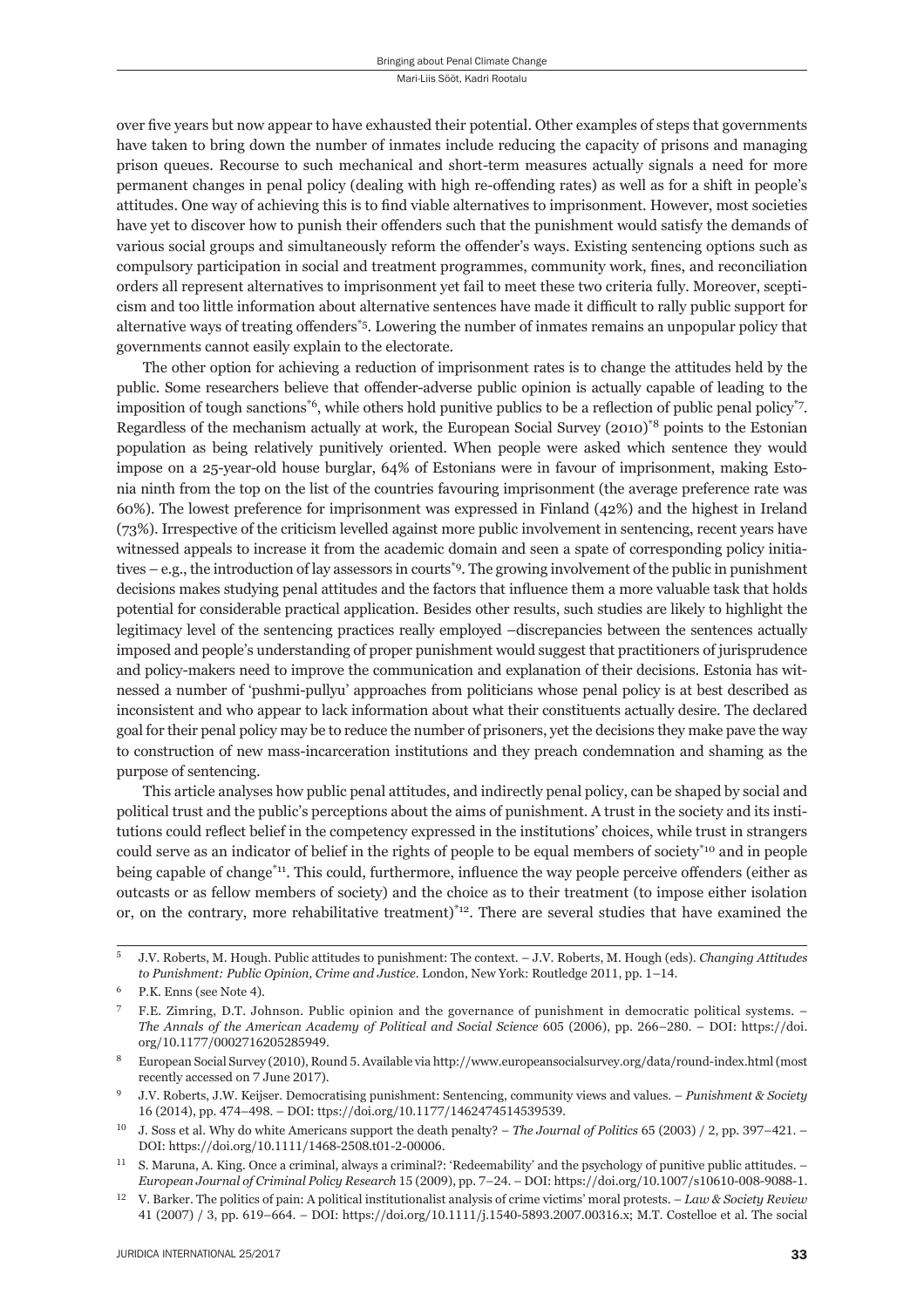relationship between penal attitudes and various types of trust\*13. Similarly, research has explored the links between the aims behind punishment and punitive attitudes<sup>\*14</sup>. In this paper, we propose a single model to connect all these factors.

# 2. The theory

## 2.1. Aims behind punishment

The most commonplace way of classifying the aims for punishment is by grouping them under the headings 'preventive (utilitarian)' and 'retributive (non-utilitarian)'. The point of punishment according to utilitarians is to diminish future offending; utilitarians believe also that punishment should be proportionate to the gravity of the crime. For them, punishment is, above all, a functional response. In contrast, non-utilitarians aim at achieving justice – for them, reforming the offender is of secondary importance. According to non-utilitarians, each offence deserves a reaction. While utilitarians look to the future, non-utilitarians are focused on the past and seek to bring about fairness\*15.

Another way of understanding the aims for punishment is to distinguish between shaming and educative punishments. Shaming-oriented punishments as emotional responses to the acts of an offender are triggered by talionic eye-for-an-eye attitudes\*16. Such responses are derived from either sympathy for the victim or anger at the offender<sup>\*17</sup>. The principal idea with an educative punishment is to bring the offender and the victim together in order for the offender to better understand the consequences of his or her act. Shaming punishments are monologues by the state, while educative punishments promote dialogue, with the aim of repentance<sup>\*18</sup>.

Preference for a particular aim of punishment has to do with what people consider to be the causes of crime, which, in turn, is at least partially related to their worldview. Those who think that crime is a matter of personal choice favour justice-related punishment aims, while those who recognise that the causes of crime may have their roots in the offender's social setting are likely to prefer other goals. An earlier study showed that students who subscribed to labelling theory and structural positivism as explanations of crime tended to take a less punitive stance\*19. In other words, those who believe that crime can be explained by societal inequalities rather than by personal choice would opt for milder approaches in the treatment of offenders  ${}^{*20}$ .

Earlier studies have found also that those for whom the aim of sentencing is to incarcerate the offender are more punitive in their attitudes<sup>\*21</sup>. Similarly, people who are more vengeful tend to support retribution and incapacitation as punishment's aims\*22.

correlates of punitiveness toward criminals: A comparison of the Czech Republic and Florida. – *Justice System Journal* 23 (ɳɱɱɳ) / ɳ, pp. ɲɺɲ–ɳɳɱ; J. Van Kesteren. Public attitudes and sentencing policies across the world. – *European Journal of Criminal Policy Research* 15 (2009), pp. 25-46. – DOI: https://doi.org/10.1007/s10610-009-9098-7.

<sup>&</sup>lt;sup>13</sup> M.-L. Sööt (see Note 1); M.T. Costelloe et al. (see Note 12); M.J. Hogan et al. Economic insecurity, blame, and punitive attitudes. *– Justice Quarterly* 22 (2007) / 3, pp. 392–412. – DOI: https://doi.org/10.1080/07418820500219144.

ɲɵ E.g., I.R. McKee, N.T. Feather. Revenge, retribution, and values: Social attitudes and punitive sentencing. – *Social Justice Research* 21 (2008), pp. 138-163. – DOI: https://doi.org/10.1007/s11211-008-0066-z; M.E. Oswald et al. Lay-perspectives on criminal deviance, goals of punishment, and punitivity. – *Social Justice Research* 15 (2002) / 2, pp. 85–98.

<sup>&</sup>lt;sup>15</sup> M.M. Plesničar. The individualization of punishment: Sentencing in Slovenia. – *European Journal of Criminology* 10(2013) / ɵ, pp. ɵɷɳ–ɵɸɹ. – DOI: https://doi.org/ɲɱ.ɲɲɸɸ/ɲɵɸɸɴɸɱɹɲɳɵɷɺɹɶɹ; R.S. Frase. Punishment purposes. – *Stanford Law Review* 58 (2005) / 1, pp. 67–83.

<sup>&</sup>lt;sup>16</sup> P.S. Garvey. Can shaming punishments educate? – *The University of Chicago Law Review* 65 (1998) / 3, pp. 733-794. – DOI: https://doi.org/10.2307/1600299.

<sup>&</sup>lt;sup>17</sup> B.A. Gault, J. Sabini. The roles of empathy, anger, and gender in predicting attitudes toward punitive, reparative, and preventative public policies. – *Cognition & Emotion* 14 (2000) / 4, pp. 495–520. – DOI: https://doi.org/10.1080/026999300402772.

 $18$  P.S. Garvey (see Note 16).

<sup>&</sup>lt;sup>19</sup> D.L. Falco, J.S. Martin. Examining punitiveness: Assessing views toward the punishment of offenders among criminology and non-criminology students. – *Journal of Criminal Justice Education* 23 (2012) / 2, pp. 205-232. – DOI: https://doi. org/10.1080/10511253.2011.631931.

<sup>&</sup>lt;sup>20</sup> T.J. Hartnagel, L.J. Templeton. Emotions about crime and attitudes to punishment. – *Punishment & Society* 14 (2012) / 4, pp. 452-474. - DOI: https://doi.org/10.1177/1462474512452519.

 $21$  M.E. Oswald et al. (see Note 14).

<sup>&</sup>lt;sup>22</sup> I.R. McKee, N.T. Feather (see Note 14).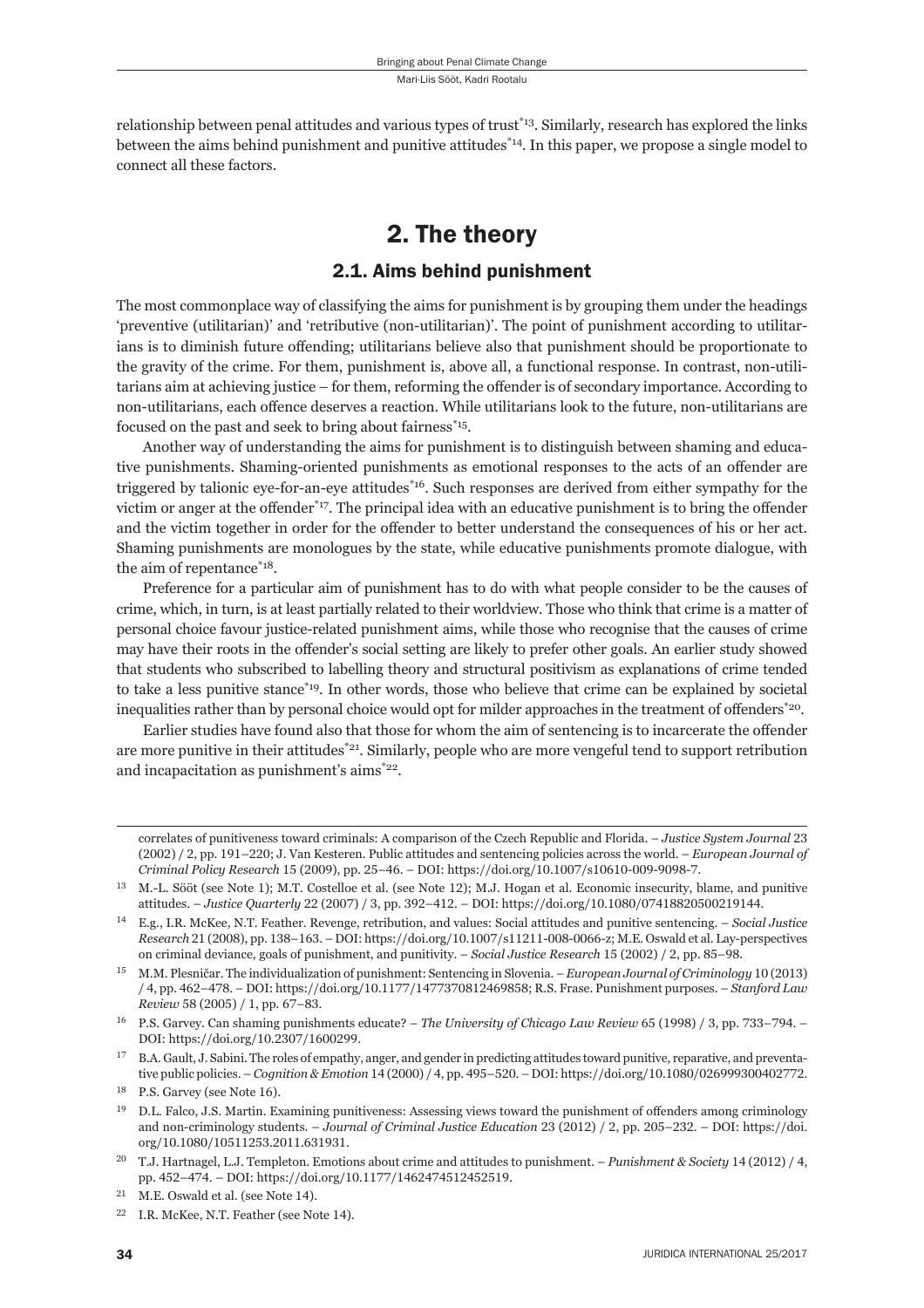Clarity about the aims for sentencing is one of the core aspects of deciding on the sentence itself. R.S. Frase<sup>\*23</sup> argues that vague intuitions related to the objectives behind punishment tend to give way to personal beliefs, which in situations wherein the decision is up to a single judge creates a risk of fragmentation of sentencing practices. An insufficiently clear understanding of the purpose for punishment is likely to distort the results, while a good sense of that purpose and of the type of punishment best suited to the case should reduce the subjective element in sentencing.

### 2.2. Trust

In the social-sciences literature, a distinction is commonly made between two types of social trust, generalised and specific<sup>\*24</sup>. This article looks predominantly at generalised trust, a measure of confidence that obtains among strangers. The complementary concept – specific trust – refers to trust among family members and friends. Generalised trust is a notion that better reflects people's confidence in anonymous members of society, offenders among them.

Generalised trust (trust in strangers) expresses people's perceptions about society\*25. Perceived group threat is one explanation for harsh, highly punitive attitudes – the dominant group protects its position, demonising the less fortunate by manipulating public opinion accordingly\*26. Antipathy towards 'the other' and making the less fortunate into scapegoats are predictors of harsher, more punitive feelings\*27. For the public, harsher punishments are a way of controlling a threatening group. It has been shown also that anger about and fear of crime evoke punitive feelings<sup>\*28</sup>. When news media encourage personal identification with the victims of crime, they thereby stoke anger against criminals, and tabloid-media consumption as the main source for one's news appears to add to fears of crime and amplify punitive attitudes<sup>\*29</sup>. People who are angry about crime are also people who feel less secure, and they therefore are likely to transform their anxiety into harsher punitive feelings\*30. People who are trusting, on the other hand, tend to be more tolerant of fellow members of society<sup>\*31</sup>. Trusting people believe in reforming the offender. They are prepared to share a certain degree of responsibility for the offender's acts and wish to avoid the suffering that would be caused by harsh punishment, for they see the offender as potentially valuable to their society\*32. In hightrust societies, the message of punishment to the offender includes an invitation to co-operate<sup>\*33</sup>. Moreover, high-trust societies are less concerned about crime\*34.

According to researchers, political trust, measured as confidence in the various political institutions (political parties, the government, the police force, etc.), is a strong predictor of social trust, which suggests

 $23$  R.S. Frase (see Note 15).

<sup>&</sup>lt;sup>24</sup> E. Uslaner. The moral foundations of trust. 2003. Available at http://gvptsites.umd.edu/uslaner/uslanermoralfoundations. pdf (most recently accessed on 22 June 2017).

<sup>&</sup>lt;sup>25</sup> K. Newton. Trust, social capital, civil society, and democracy. – *International Political Science Review* 22 (2001) / 2, pp. 201-214. – DOI: https://doi.org/10.1177/0192512101222004.

ɳɷ D. Wheelock et al. Perceived group threat and punitive attitudes in Russia and the United States. – *British Journal of Criminology* 51 (2011), pp. 937-959. – DOI: https://doi.org/10.1093/bjc/azr053.

 $27$  M.T. Costelloe et al. (see Note 12); M.J. Hogan et al. (see Note 13).

<sup>&</sup>lt;sup>28</sup> D. Johnson. Anger about crime and support for punitive criminal justice policies. – *Punishment & Society* 11 (2009), pp. 51–66. – DOI: https://doi.org/10.1177/1462474508098132.

<sup>&</sup>lt;sup>29</sup> K. Demker et al. Fear and punishment in Sweden: Exploring penal attitudes. – *Punishment & Society* 10 (2008), pp. 319–332. – DOI: https://doi.org/10.1177/1462474508090228; K. Dowler. Media consumption and public attitudes toward crime and justice: The relationship between fear of crime, punitive attitudes, and perceived police effectiveness. - *Journal of Criminal Justice and Popular Culture* 10 (2003) / 2, pp. 109-126.

<sup>&</sup>lt;sup>30</sup> D. Johnson (see Note 28).

<sup>&</sup>lt;sup>31</sup> E. Uslaner (see Note 24).

S. Maruna, A. King (see Note 11); T.R. Tyler, R.J. Boeckmann. Three strikes and you are out, but why? The psychology of public support for punishing rule breakers. – *Law and Society Review* 31 (1997) / 2, pp. 237–266. – DOI: https://doi. org/10.2307/3053926; M.T. Costelloe et al. (see Note 12); D. Johnson (see Note 28); V. Barker (see Note 12); J. Van Kesteren (see Note 12); J. Soss et al. (see Note 10).

<sup>33</sup> D. Baillet, P.A.M. Van Lange. Trust, punishment, and cooperation across 18 societies: A meta-analysis. – *Perspectives on* Psychological Science 8 (2013) / 4, pp. 363-379. - DOI: https://doi.org/10.1177/1745691613488533.

<sup>&</sup>lt;sup>34</sup> R. Wike. Where trust is high, crime and corruption are low. Pew Research Center, 2008. Available at http://www.pewglobal. org/2008/04/15/where-trust-is-high-crime-and-corruption-are-low/ (most recently accessed on 10 April 2015).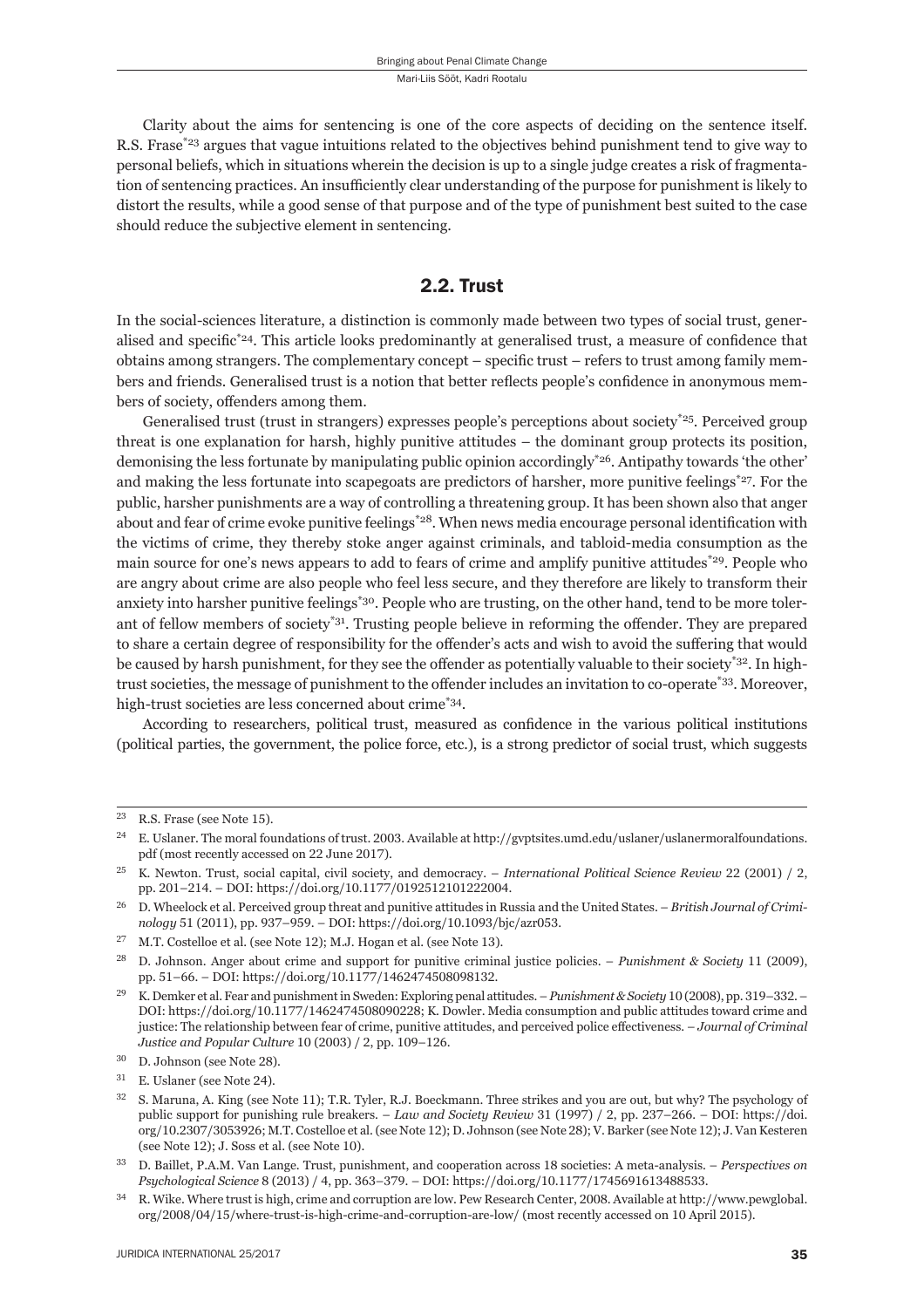that to a certain extent social trust is a product of political trust\*35 – a conclusion contested by other authors\*36. In comparison to social trust, political trust is impersonal and mediated. This means that the origins of social trust lie in personal connections, while political trust is shaped by news media and other mediated sources. Political trust is related to one's belief in open government, and its measure depends on how well the political system works<sup>\*37</sup>. People who do not trust politicians tend to be unhappy with the outcomes of their policies, including those intended to counter the perceived threat of crime. When people feel that crime is a problem they are more likely not to trust the government<sup>\*38</sup> and to believe that the government's response to the crime problem is inadequate. Crime salience and crime-specific concerns (e.g., worries about drug trafficking) have been found to predict punitiveness in attitudes at the level of the individual\*39. It has been argued that a decline in political trust is, in fact, behind the rise in imprisonment rates in the US\*40.

# 3. Data and methods

The data used in our analysis were obtained from a poll commissioned by the Estonian Ministry of Justice and conducted by Turu-uuringute AS in Estonia in January 2014 through a regular omnibus survey. The method used was simple completion of a questionnaire via face-to-face interviews, and the response rate was 27%. The sample consisted of 500 respondents over 15 years of age who were representative of the Estonian general population: The sample consisted of 42% men and 58% women, with 53% representing the 15–49 age band and 47% being 50 or older. As for education level, 16% had had an elementary or primary education, 58% had a secondary or vocational education, and 26% had received at least some higher education.

## 3.1. The variables

#### 3.1.1. Length of sentences / severity of punishment

In many studies, punitiveness is measured as a complex index composed via multiple statements (that there should be a universal increase in the severity of sentences, that offenders should be harshly punished, etc.), for which respondents are invited to express their degree of support\*41. Another technique that is sometimes used involves having respondents choose between individual sentencing options, such as imprisonment vs. community service. This method is used by, amongst others, those administering the European Victimisation Survey\*42. Our study, following the example of Swiss researchers\*43, uses length of imprisonment as the measure of the severity of punishment. In addition to supporting simplicity, this technique aids in overcoming the complexity problem – i.e., the issue of the particular meaning that respondents attribute to certain types of punishment. The length of imprisonment as a measurement continuum is more apt to describe what people consider a severe punishment compared to choosing between different types of punishment. For example, although it is widely assumed that imprisonment is the harshest form of punishment (since it includes severe limitations on personal freedoms), researchers do not know which of the options presented is actually considered more/most severe by a particular respondent. After all, the myth of Sisyphus has it, the toughest punishment of all consists in being compelled to do work that serves no purpose.

<sup>&</sup>lt;sup>35</sup> M. Freitag. Social capital in (dis)similar democracies: The development of generalized trust in Japan and Switzerland. – *Comparative Political Studies* 36 (2003) / 8, pp. 936–966. – DOI: https://doi.org/10.1177/0010414003256116.

 $^{36}$  See K. Newton (see Note 25).

ɴɸ *Ibid*.

ɴɹ J. Upton, C. Mansell. Building cohesion and trust in London – a social marketing approach. – *International Review on Public and Non-Profit Marketing* 8 (2011), pp.  $57-71$ . – DOI: https://doi.org/10.1007/s12208-010-0062-5.

C.A. Spiranovic et al. What predicts punitiveness? An examination of predictors of punitive attitudes towards offenders in Australia. - *Psychiatry, Psychology and Law* 19 (2012) / 2, pp. 249-261. - DOI: https://doi.org/10.1080/13218719.201 1.561766; T.J. Hartnagel, L.J. Templeton (see Note 20).

<sup>&</sup>lt;sup>40</sup> F.E. Zimring, D.T. Johnson (see Note 7).

<sup>&</sup>lt;sup>41</sup> D.L. Falco, J.S. Martin (see Note 19); C.A. Spiranovic et al. (see Note 40); M.T. Costelloe et al. (see Note 12).

<sup>&</sup>lt;sup>42</sup> J. Van Kesteren (see Note 12).

<sup>&</sup>lt;sup>43</sup> A. Kuhn, J. Vuille. Are judges too lenient according to public opinion? – *Criminology* 2011/October, pp. 75–80.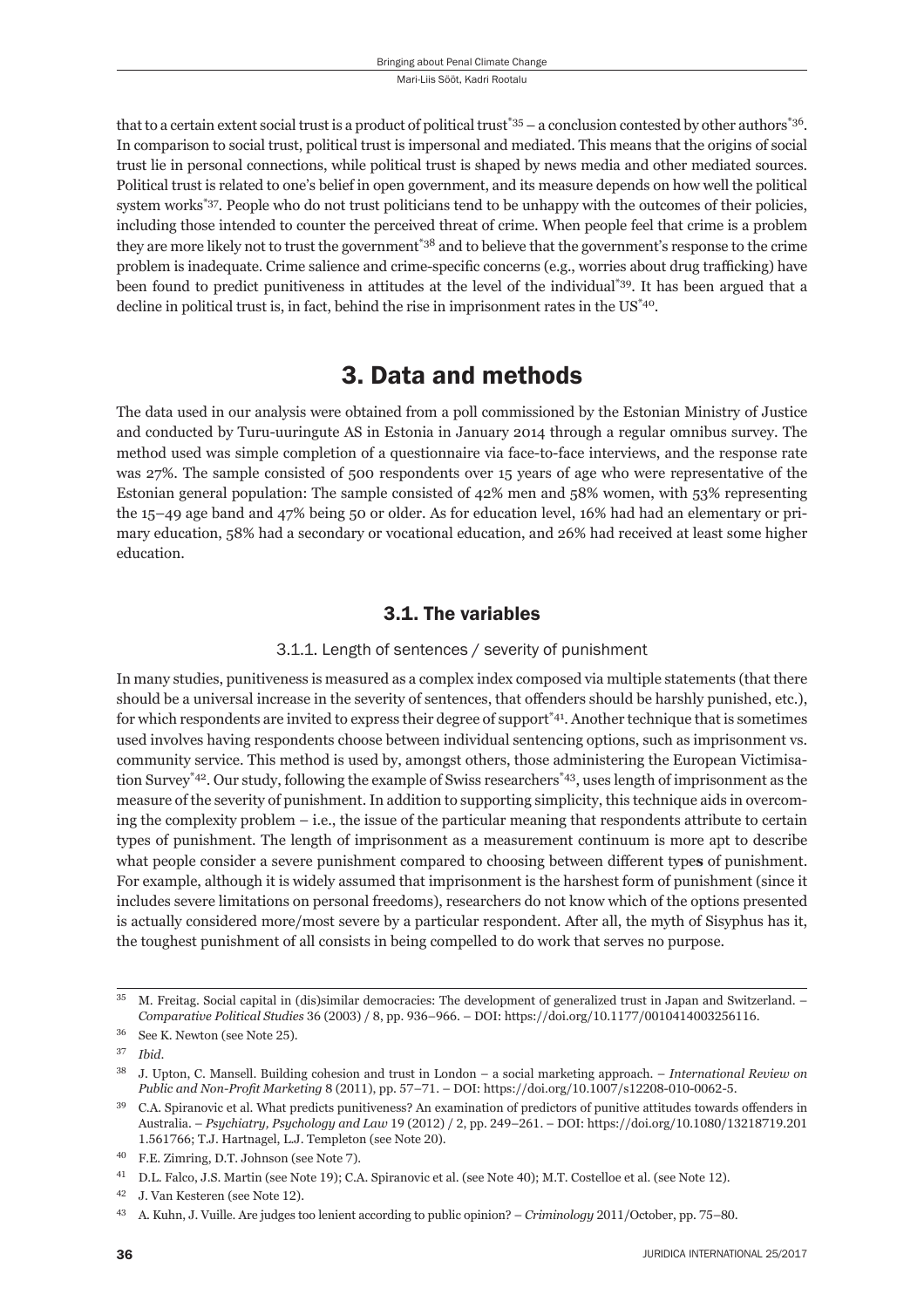The questionnaire consisted of four vignettes, each containing a description of an offence and background information about the offender. The types of offences in these vignettes were domestic violence, embezzlement from a bank, violent robbery of a shop, and burglary by a repeat offender. For each scenario, the respondent was invited to answer a series of questions, about the type of sentence that would, in his or her view, be appropriate in the case at hand and – in the question that elicited the data for this paper – the length of the prison sentence that he or she would impose (as a number of days/weeks/months/years) in a situation in which imprisonment is the only option (without suspension of any portion of the sentence). Described in brief, the domestic-violence scenario involved a married couple whose quarrel, caused by jealousy, led to violent conflict, with the female needing medical help because of bruises and aching ribs. The embezzlement case involved a clerk who embezzled 360,000 euros in the course of five years. In the vignette presenting violent robbery of a shop, the robber threatened a saleswoman with a knife and made off with, in total, 2,200 euros. Finally, the burglary scenario involved intrusion to the cellars of a block of flats and causing 6,500 euros in damage. All of the perpetrators except the burglar, who was a repeat criminal, were first-time offenders. Also, apart from the bank employee, all the offenders were either drug or alcohol addicts. Some additional background details on the offenders were provided to the respondents, such as age, childhood circumstances, education, and/or employment status.

Of the four scenarios, the one attracting the most severe sanctions was that of the repeat burglar: the average imprisonment the respondents chose to impose here was 51.3 months (4.2 years). The shortest prison term was imposed for the domestic-violence offender (14.4 months, or 1.2 years). One of the reasons the burglar tended to be assigned the most severe punishment might be his prior convictions (according to the case write-up, he had already had eight convictions), while the other scenarios involved first-time offences.



**Figure 1. Average length of imprisonment imposed (in months)** 

For every scenario, the distribution of the prison sentence imposed was positively skewed. For primarily this reason, we decided to forgo analysis of average sentence lengths and to focus our further analysis on the most extreme sentences. In the first step, we separated the respondents who preferred harsh sentences from those who favoured milder ones: considering the length of the sentences, for each offence we classified the responses in the band of approximately 10% that represented opting for the longest terms of imprisonment as extremely punitive. In the case of the domestic-violence offender, the preferred term of imprisonment within this decile was 36 months or longer (accounting for 9.5% of the respondents); for the cases of embezzling and violent robbery, it was 60 months or longer (a sentence assigned by 15.8% and 16.5% of the respondents, respectively); and for the repeat burglar, it was 120 months or more (10.9% of the respondents). In total, 37% of respondents selected an extremely long sentence (i.e., one in the top decile) in at least one of the cases.

As the next step, we compiled a new composite index, according to which those who did not belong to the extremely punitive group for any of the offences were denoted with 'o', while those whose response qualified as extremely punitive in one case received the indicator '1' and those who represented the top decile in two or more cases were designated as group 2. Respondents who gave no answer for at least one of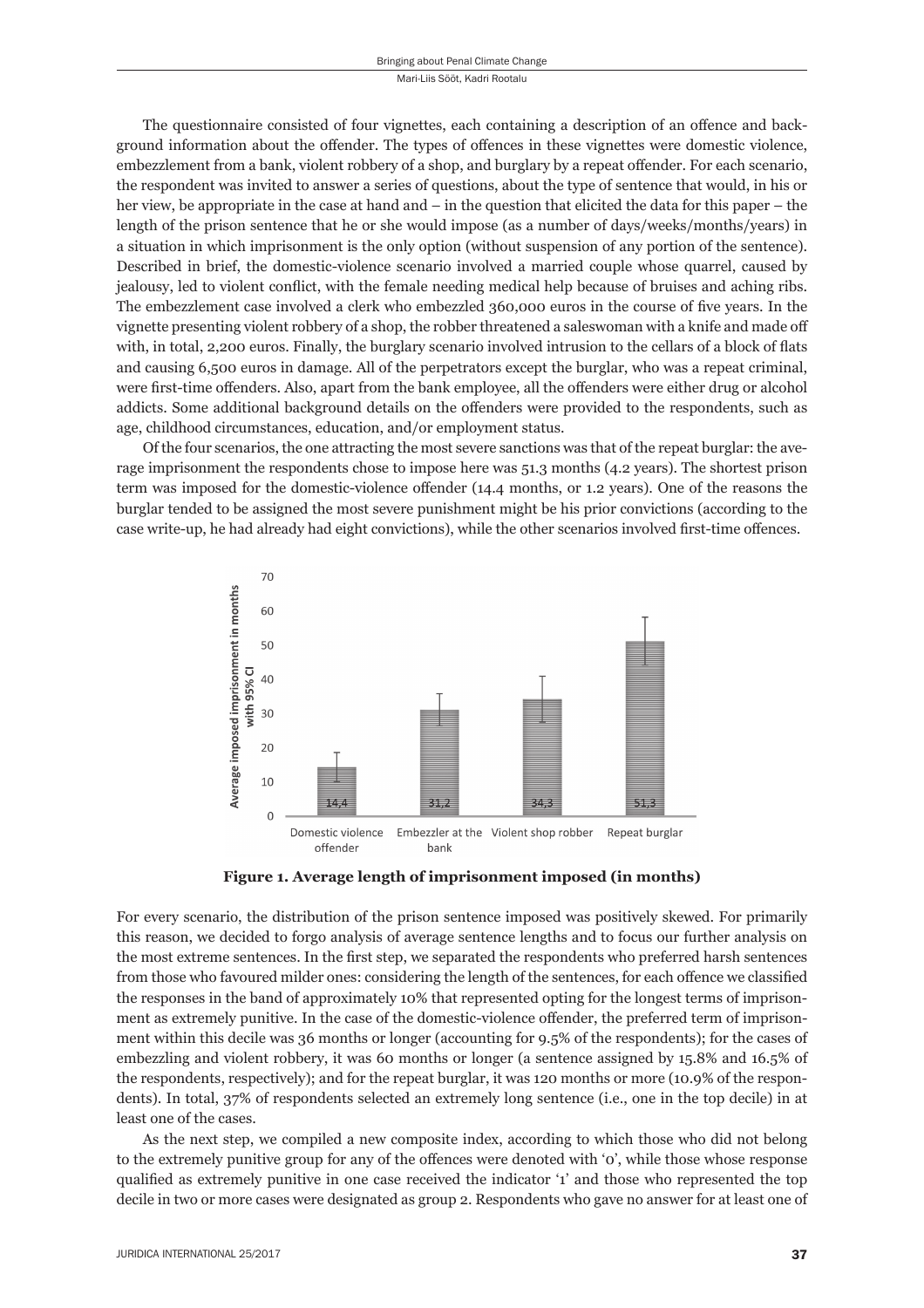the questions were omitted from the analyses. The distribution of the extreme sentences by percentage and absolute number is shown in Table 1.

Choosing only extreme answers better reflects opinions of those people who are consistently more punitive-minded in more than just one scenario. Those who were less punitive in their attitudes, as reflected in **not** choosing such a value for more than one scenario, were used as a comparison category. This facilitated analysis by enabling us to describe punitively minded persons relative to the rest.

|                              | Frequency      | Percentage |
|------------------------------|----------------|------------|
|                              | 313            | 62.5       |
|                              | 108            | 21.7       |
| $2$ ( $\ge$ extreme choices) | O <sup>7</sup> | 13.4       |
| Total                        | 488            | 97.6       |
| Data missing                 | 12             | 2.4        |

**Table 1: The proportion of extreme sentences**

#### 3.1.2. Aims behind the sentencing

The respondents were given a list of general aims pursued via sentencing (not related to the scenarios above) and instructed to evaluate the importance of each on a four-point scale (with '1' meaning 'not important at all' and 4 meaning 'very important').

Punishing the offender and reacting to the offence were seen as the most important aim (considered 'very important' and 'important' by 96% of respondents) together with compensating the victim (also 96%), while reconciliation between the parties to the offence was regarded as the least important  $(69\%)$ . In principle, respondents saw aims that are quite different and even contradictory as equally important – a finding that is consistent with the results of earlier studies\*44. The results from our study are supported by previous studies also in that respondents elsewhere too appear to prefer punishment of the particular offender responsible and the prevention of further offences over rehabilitation of the offender\*45. The modest support displayed for the goals of restorative justice, reconciliation among them, might be due to a lack of information about the principles and impact of restorative justice.



**Figure 2. For various aims behind sentencing, the percentage of respondents who considered each aim either important or very important.**

<sup>&</sup>lt;sup>44</sup> R.S. Frase (see Note 15). J. Doble. Attitudes to punishment in the US – punitive and liberal opinions. – J.V. Roberts, M. Hough (eds). *Changing Attitudes to Punishment. Public Opinion, Crime and Justice*. London, New York: Routledge 2011, p. 163.

<sup>45</sup> *Ibid.*, pp. 150-152.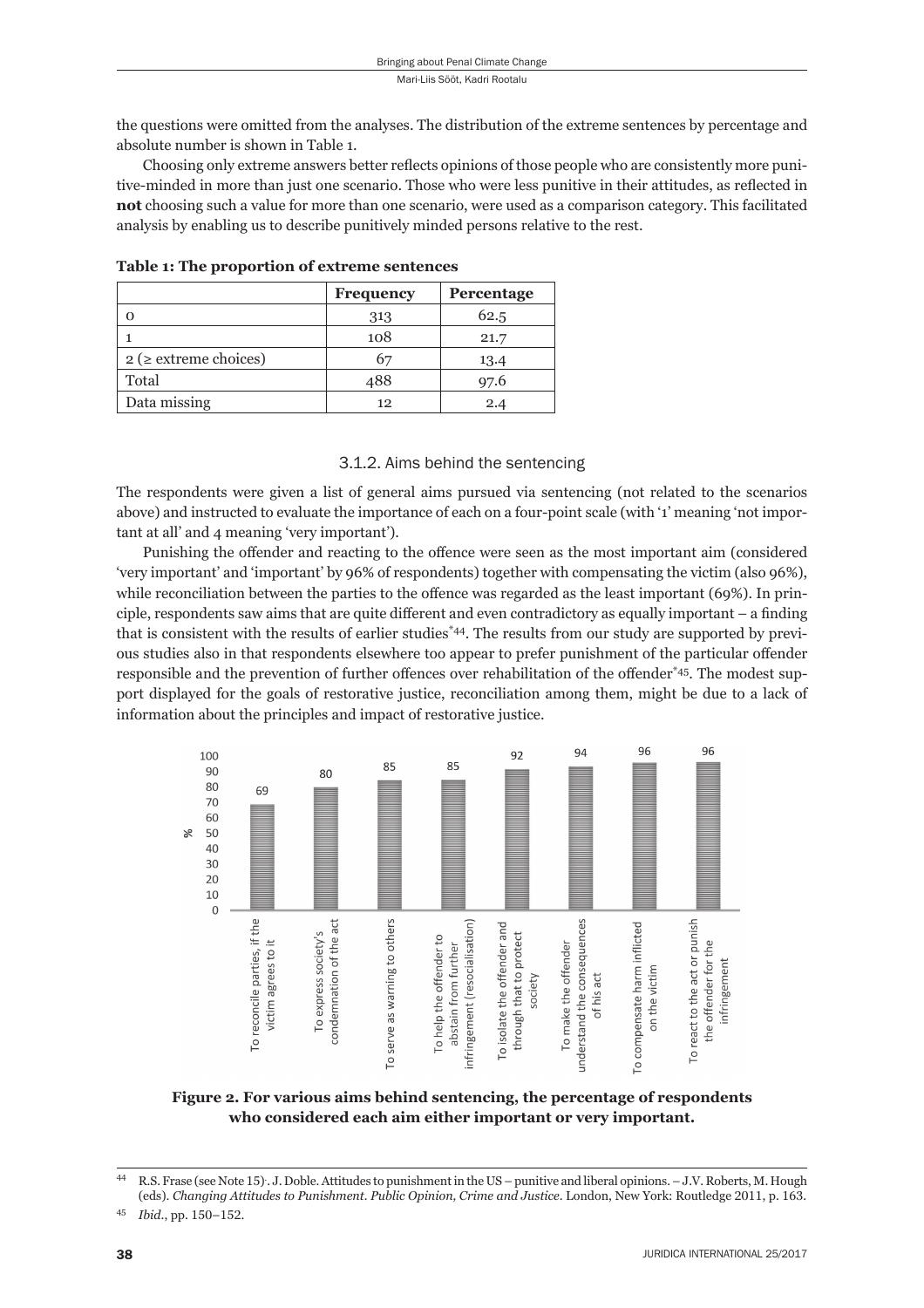To understand whether certain aims of sentencing could be considered in combination, we performed a principal component analysis. This analysis showed that there were three aims that were strongly correlated with each other as compared to the rest: to isolate the offender and protect society, to serve as a warning to others, and to express society's condemnation of the act (see Table 2, below). This component clearly distinguishes a group of people for whom societally oriented aims of punishment are important. Societal aims revolve around the protection of society, while the others (i.e., individual- and victim-related goals) have to do with targeting the particular offender, along with his or her behaviour, or the victim. Because of their justice-seeking aspect, societal aims are linked mainly with non-utilitarian punishments. For making the best use of the information about correlations between distinct items under 'aims of sentencing' and to prevent multicollinearity effects, the component 'societal aims of sentencing' yielded by the principal component analysis was utilised in further analysis.

**Table 2: Results from principal component analysis (the component explains 53% of the original variables)**

|                                              | <b>Component loadings</b> | <b>Communalities</b> |
|----------------------------------------------|---------------------------|----------------------|
| To isolate the offender and protect society  | 0.78                      | 0.42                 |
| To serve as a warning to others              | 0.76                      | 0.61                 |
| To express society's condemnation of the act | 0.65                      | 0.57                 |

#### 3.1.3. Social (generalised) trust

On a four-point Likert scale, where '1' represented 'very trustworthy' and '4' 'untrustworthy', 62% of the respondents considered most people in Estonia to be very trustworthy or somewhat trustworthy ('1' or '2', respectively), while 34% considered them either not very trustworthy or untrustworthy. The 4% who did not respond were excluded from further analysis.

#### 3.1.4. Political trust

In the opinion polls and questionnaires used in studies that investigate 'political trust', this term may refer to confidence in political parties, the government, the parliament, or politicians<sup>\*46</sup>. Trust in parties and in politicians appear to reflect very similar attitudes. According to the European Social Survey 2012<sup>\*47</sup>, the level of trust in political parties was almost identical to that in politicians in Estonia – politicians were considered untrustworthy by 14.8% of respondents and political parties by 14.6%, while 0.6% of respondents indicated that they completely trust politicians and 0.4% expressed the same attitude vis-à-vis political parties. Trust in the parliament was slightly higher, the corresponding figures being 11.6% and 1.4%. Political trust in our study means belief in politicians and was measured by means of the 4-point Likert scale, where '1' signified 'complete belief that the Estonian politicians are doing their best for the country' and '4' denoted total disbelief in that proposition. According to the results, 33% expressed 'complete belief...' or tended to believe in (trust) politicians, while 60% tended not to believe in them or had no belief (trust) in them. Seven per cent did not respond and hence were excluded from further analysis.

## 3.2. The results

To analyse the various factors contributing to the selection of an extreme sentence, we used multinomial logistic regression models (see Table 3). The choice of logistic regression over a linear model was based on data-related requirements: a linear model would not have been optimal in light of the data's skewness with respect to the lengths of sentences. The dependent variable was the number of extreme sentences on the scale 0 to 2. We

<sup>&</sup>lt;sup>46</sup> M. Freitag (see Note 35); K. Newton (see Note 25).

<sup>&</sup>lt;sup>47</sup> European Social Survey (2012), Round 6. Available via http://www.europeansocialsurvey.org/data/round-index.html (most recently accessed on 14 April 2015).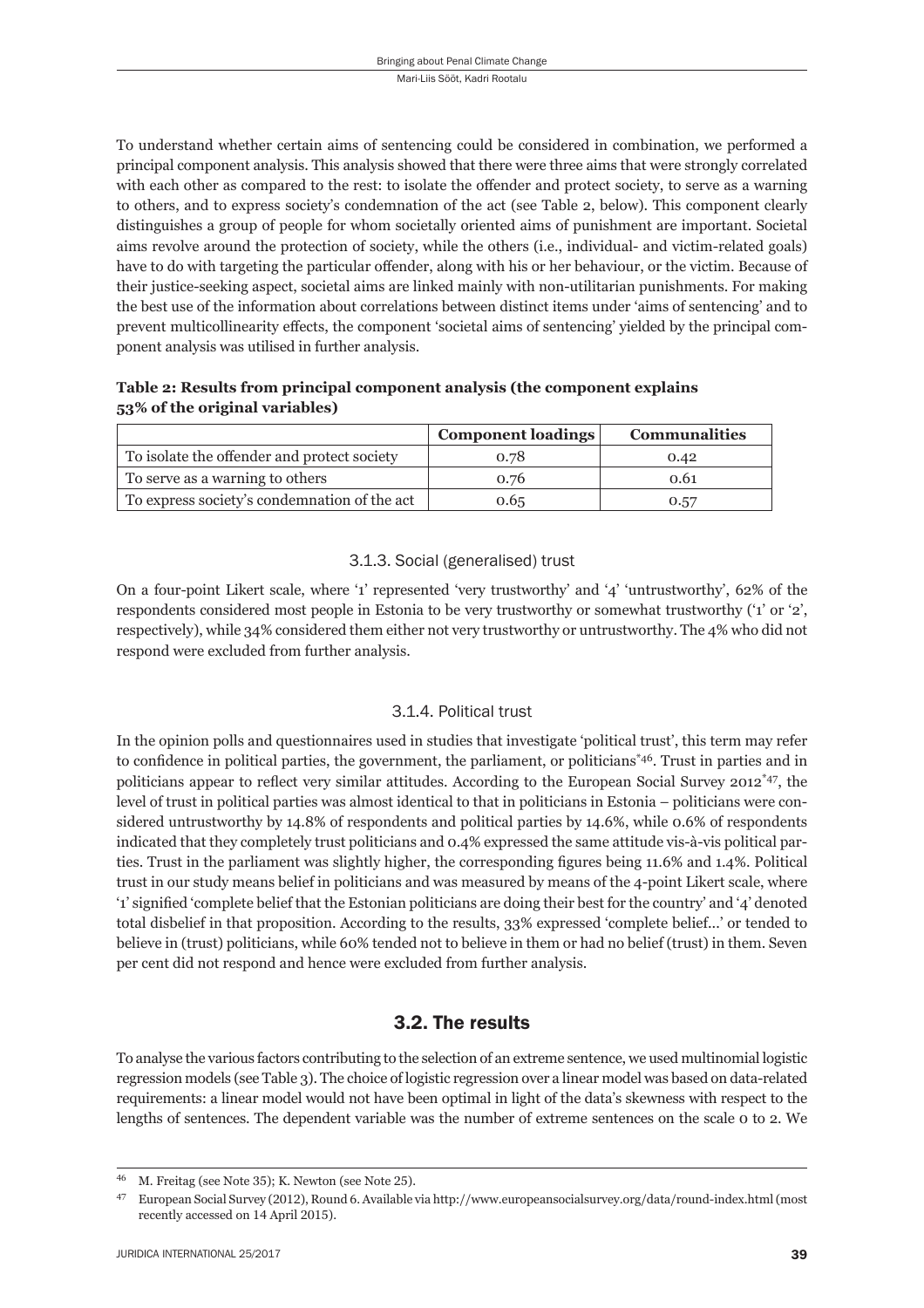composed models to compare the likeli hood of a respondent meting out one extreme sentence to that of him or her not choosing any extreme punishments and to compare the chances of handing out two or more extreme sentences to those of giving none. The independent variables were the aims for sentencing, political trust, and social trust. In addition, we used socio-demographic control variables: age, gender, ethnicity (Estonian vs. non-Estonian, as 2/3 of the Estonian population are Estonians while most of the rest are Russian, followed by smaller groups of Ukrainians and others), and education.

|                                                                                                              | 1 extreme<br>sentence | 2 or more extreme<br>sentences |
|--------------------------------------------------------------------------------------------------------------|-----------------------|--------------------------------|
| Aim behind sentencing: protection of society                                                                 | 0.98                  | $2.00**$                       |
| Social trust: belief that people are very or some-<br>what trustworthy                                       | $0.44***$             | $0.43***$                      |
| Political trust: full belief or tendency to believe<br>that politicians are doing their best for the country | $0.52*$               | $0.47*$                        |
| Gender: male                                                                                                 | 1.36                  | $2.26*$                        |
| Ethnicity: non-Estonian                                                                                      | 1.42                  | 1.06                           |
| Education <sup>1</sup> : primary or less                                                                     | 0.86                  | $0.19***$                      |
| Education: secondary                                                                                         | 1.12                  | 0.78                           |
| Education: vocational                                                                                        | 0.87                  | 0.50                           |
| Age                                                                                                          | 1.00                  | $1.03***$                      |
| Constant                                                                                                     | $-0.37$               | $-2.29$                        |
| N                                                                                                            | 436                   |                                |
| Nagelkerke $R^2$                                                                                             | 0.192                 |                                |
| Model chi-squared                                                                                            | $76.2***$             |                                |

**Table 3: Odds ratios from the logistic regression model for extreme sentences (reference category: no extreme sentences)**

\* *p*<0.05; \*\**p*<0.01

<sup>1</sup>The reference category for level of education is at least some higher education.

We discovered that high social and high political trust both reduce the risk of imposing extreme sentences on offenders. In other words, trusting individuals are milder towards offenders. Looking at the aims of punishment, one can see that those who prefer emphasis on broad societal aims tend to be more punitive. However, the effect was statistically significant only in the case of two or more extreme sentences; i.e., it mattered only when respondents were systematically punitive and selected an extremely long imprisonment term in two or more cases. In the case of systematic punitiveness, the findings support earlier research suggesting that men are more punitive<sup>\*48</sup>. Surprisingly, in a contrast to findings from some earlier studies<sup>\*49</sup>, people with lower education levels appeared to be somewhat less punitive in our study. This could be explained by social affiliation – people belonging to the same social class are likely to experience group solidarity, and, since offenders usually have a modest education, those with lower educational qualifications would tend to be more tolerant towards offenders. It is appropriate to point out in this connection that, of the four vignettes presented in the questionnaire, three involved 'ordinary' (less-educated) criminals. A study conducted earlier in Estonia lends support to the solidarity hypothesis, under which people with a lower income would be expected to prefer community-service sentences over imprisonment<sup>\*50</sup>. Another finding was that age had a positive effect on the severity of punishment – older people preferred harsher sentences, a finding consistent with those of some earlier research $*51$ . Ethnicity did not have an effect on the dependent variable.

ɵɹ B. Kutaledze, A.M. Crossman. An exploratory analysis of gender diff erences in punitiveness in two countries. – *International Criminal Justice Review* 19 (2009), pp. 322-343. – DOI: https://doi.org/10.1177/1057567709338921; J. Van Kesteren (see Note 12); K. Dowler (see Note 29); B.A. Gault, J. Sabini (see Note 17).

ɵɺ J.D. Unnever, F.T. Cullen. The social sources of Americans' punitiveness: A test of three competing models. – *Criminology* 48 (2010) / 1, pp. 99-129. – DOI: https://doi.org/10.1111/j.1745-9125.2010.00181.x; B. Kutaledze, A.M. Crossman (see Note 49); J. Van Kesteren (see Note 12); S. Maruna, A. King (see Note 11).

 $50$  M.-L. Sööt (see Note 1).

ɶɲ C.D. Bader et al. Divine justice: The relationship between images of God and attitudes toward criminal punishment. – *Criminal Justice Review* 35 (2010) / 1, pp. 90-106. - DOI: https://doi.org/10.1177/0734016809360329; C. Fortete, J.D. Cesano.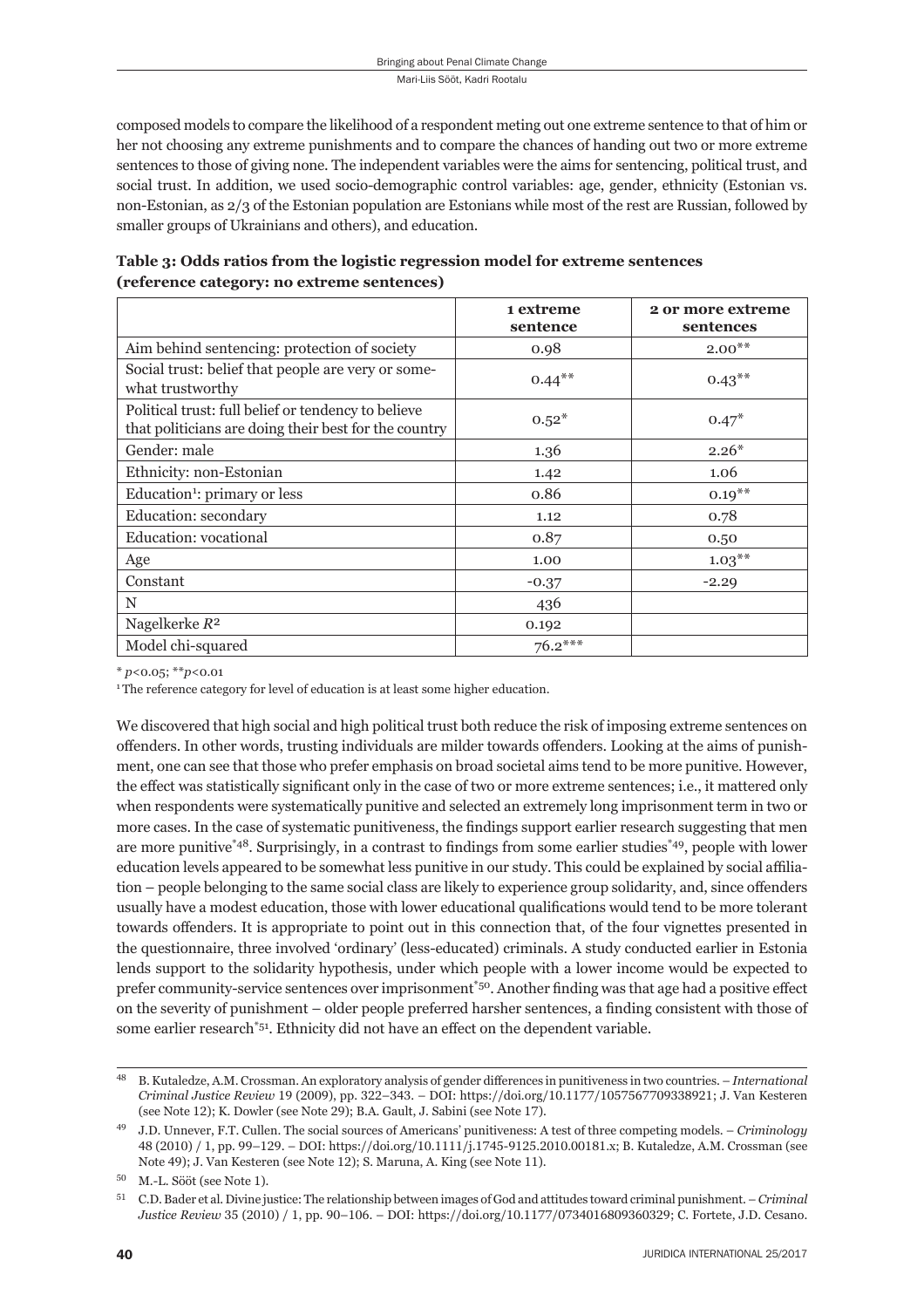## 4. Discussion and conclusions

The study demonstrates that social and political trust are good predictors with respect to punitive attitudes. People who do not trust strangers and are sceptical of politicians would impose longer sentences on offenders. The relationship between trust and punitiveness applies for incidental as well as systematic punitiveness – whether or not the respondent chose an extremely severe sentence for only one of the offenders (expressing incidental punitiveness) or imposed a harsh sentence on two or more offenders (expressing systematic punitiveness), the degree of trust that he or she had in strangers or in politicians would still largely determine the level of punitiveness. In addition, our study shows that one's notions of the aims behind punishment are a strong predictor with regard to systematically severe, highly punitive approaches. Those for whom the central aim with punishment is the protection of society are more punitive. That is, people for whom the main aims for sentencing involve isolating the offender, condemning him or her, and deterring other would-be offenders are more punitive than those who do not consider these aims to be of central importance.

The relative mildness of the sentences handed out by those who trust strangers is explained by their greater tolerance of and belief in other members of society. Trusting individuals are less apprehensive about outgroups and are, therefore, likely to be less punitive. Also, people who have faith in other members of society believe themselves not to be deliberately denied access to societal resources and hence do not see a need to defend themselves against 'others'. This stands in contrast to the concerns of those who feel that society (which they define narrowly, excluding those groups perceived as 'other') needs protection and who consequently express more punitiveness. Trusting people are more open towards others, while those who lack trust would rather exclude groups who are perceived as inherently different.

The less punitive attitudes of those who have trust in politicians are explained by their confidence in the government's actions in the fight against crime. The variable expresses people's belief that politicians act in the best interests of their country. Individuals who are trusting are less suspicious of government policy and its real-world ability to curb crime, and they are, accordingly, not prone to experience intense emotions with regard to crime. This makes them less punitive.

Thus, a narrow understanding of the aims behind punishment paves the way to experiencing pronounced punitive feelings. In other words, punishment being seen as for condemnation, waving a warning finger at would-be criminals, and isolation (that is, it being seen as applied to protect society) results in harsher, more punitive attitudes. **Isolation** makes further offences against members of society impossible; i.e., the longer the imprisonment, the more long-lasting the protection. **Condemnation** expresses the public's disapproval of the act of committing the offence; this reflects strong punitiveness and an eye-for-an-eye approach. Disapproval is an emotional assessment that feeds in to the vicious circle of punitiveness, since emotions have been shown to trigger harsher punitive feelings. Warning other potential offenders is a moralistic wagging of the finger at would-be criminals that is likely to have little effect (the effectiveness of general deterrence depends on various factors, such as the likelihood of getting caught, the target group's eventual addictions, and mental condition)\*52.

The findings presented above suggest several important conclusions. In an environment of high social and political trust, it is easier to reduce the public's punitiveness. Consequently it will be easier to find support for policies aimed at more individualised and therefore less harsh penal laws as opposed to 'one-size fits all' punishments where minimum punishment levels outweigh individual characteristics and needs of offenders. The latter can be achieved without controversy only when the corresponding measures are supported by public opinion – i.e., in a climate of enlightened penal attitudes. Any long-term reduction in the number of prisoners must come through a deliberate policy choice; it is unlikely to be achieved as an incidental side effect of crime-reduction.

On the practical side, besides measures directly targeted at reducing prisoner numbers, the focus of incarceration-rate reduction programmes should be on shifting the opinions of systematically punitive social groups, whose views about the aims behind punishment may warp public opinion and, in so doing, have a negative impact on the fulfilment of those programmes' aims. Swiss researchers\*53 demonstrated

Punitive attitudes in Latin America. – *European Journal of Criminal Policy Research* 15 (2009), pp. 121-136. – DOI: https://doi.org/10.1007/s10610-008-9093-4.

R.S. Frase (see Note 15).

<sup>&</sup>lt;sup>53</sup> A. Kuhn, J. Vuille (see Note 44).